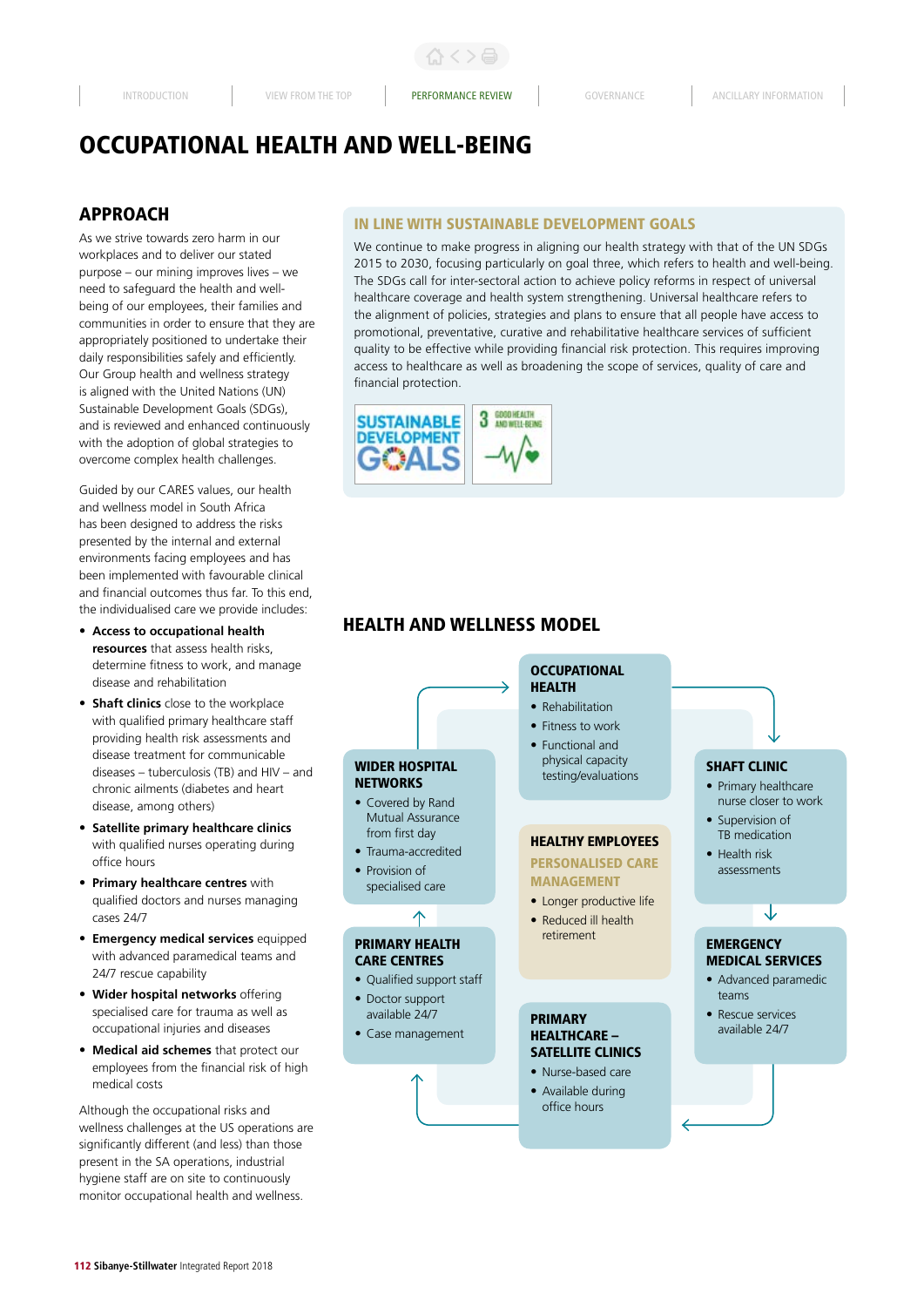



Provision for affordable healthcare presents a challenge that is managed in terms of data analytics, which provide:

- Insight and transparency of aggregate claims, costs and utilisation
- Information on patient clinical needs to assist in identifying gaps in care
- Competition between local providers on cost and quality of care to maximise value

The US operations' health and welfare benefit plans provide access to primary care and specialty care for our employees. A contracted national network partner, Cigna, enables our employees and their families to seek medical and mental health treatment services throughout the US. The structure of our health plan provides incentives for members to seek care locally or within the state of Montana. Incentives include lower costs in the form of discounted services and lower contributions from their wages. Employees and their families also receive co-ordinated and more personalised care from physicians and practitioners who are familiar with the patient's medical history and overall health. South-central Montana has two reputable and competing hospital systems, which each have a presence in many of the outlying rural communities.

Our US operations have a health insurance funded model that allows all US-based employees to consult insurance-approved healthcare providers.



**Employees have access to our clinics in rural areas close to our SA gold operations**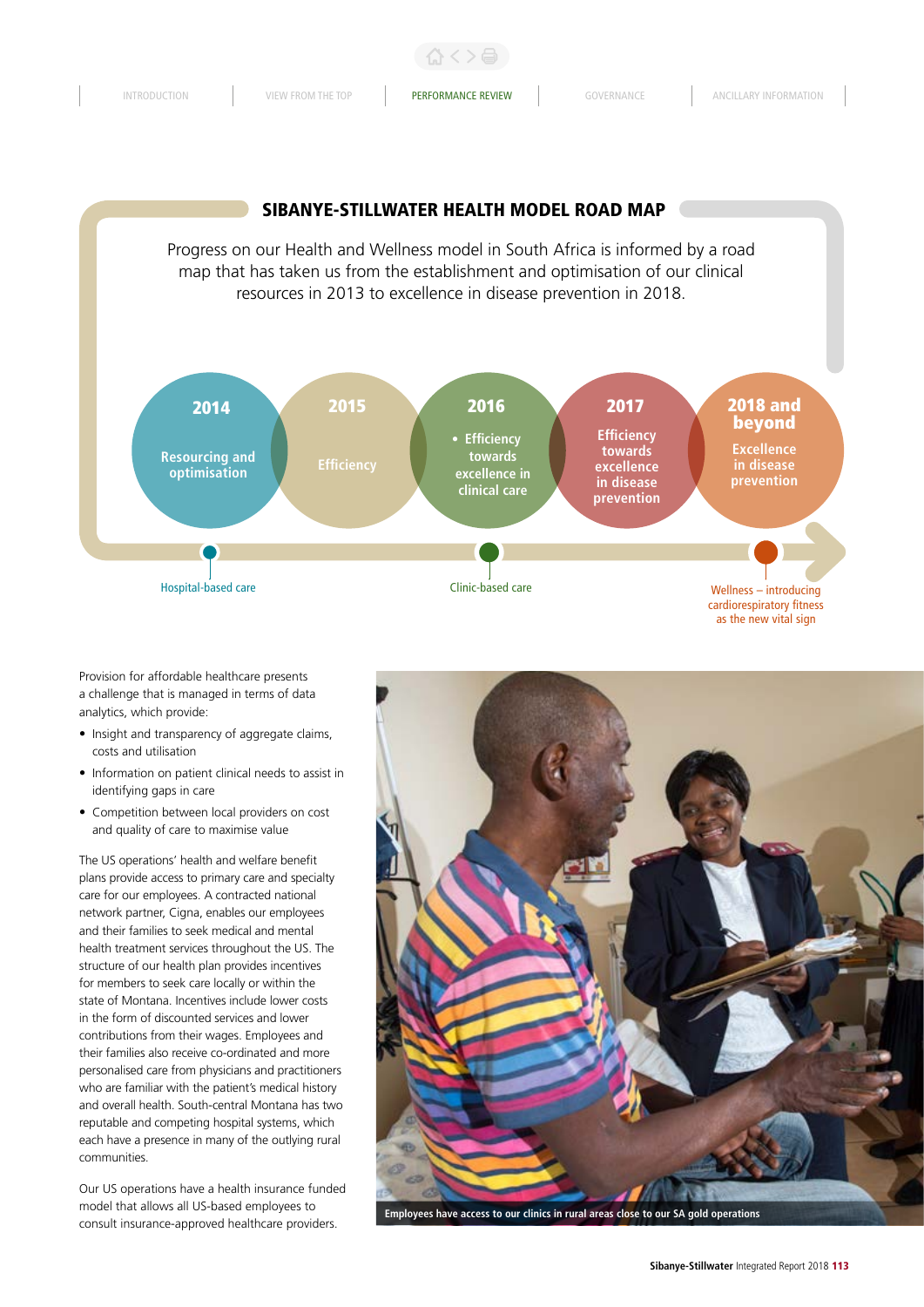# **PERFORMANCE**

In most cases, employee health is closely related to employee safety. Our safety value encompasses occupational health and well-being, which can affect safety performance (*see our model on workplace risk and behaviour*). In South Africa, in line with employees' rights and responsibilities in terms of declaring a workplace safe, employees must ensure they are ready for work daily by declaring "I am fit, healthy and competent to perform my tasks", which is part of our safety campaign. Sibanye-Stillwater also conducts annual medical examinations of all employees engaged in risky work to ensure that they are fit and healthy enough to meet the inherent requirements of the work assigned to them.

*For more information on the two significant safety events in South Africa in the first half of the year, as well as subsequent safety milestones achieved, refer to Ensuring safe production from page 102 of this report.*



**We sponsor mobile clinics that provide healthcare to the Rustenburg community near our SA PGM operations**

## COMPREHENSIVE HEALTHCARE IN SOUTH AFRICA

Our quarterly health forum, including representatives of organised labour, focused on a 12-year outlook for health and repositioning of healthcare funding as well as the provision of healthcare to all operations.

In addition, on a global platform, through the Chief Medical Officers Network, we committed to addressing workplace health concerns, such as antimicrobial resistance, obesity, mobility and mental health. Experiences were shared, including a review of our mental health offering and insights into workplace disaster management. We have also invested in training social workers as employee counsellors.

At Beatrix, the pilot project on the social determinants of health highlighted the fact that a number of lifestyle habits, such as smoking, alcohol consumption and lack of exercise, contribute significantly to the disease burden. Other behaviours, such as the sharing of medication and nonadherence to prescribed medication, are additional contributing factors.

Of particular significance is the stress and anxiety reported by participants due to unhealthy relationships and financial hardships, which lead to excessive drinking, smoking and multiple partners. The drug and alcohol awareness programme at our SA operations has reached more than 13,395 employees to date and aims to promote responsible alcohol consumption.

HIV self-testing, which began on World Aids Day in December 2017, continued throughout 2018 in collaboration with Re-Action, a social purpose enterprise delivering, among others, health and sustainability programmes and services. A total of 3,202 employees and partners received HIV self-testing kits at two sites and participated in the initiative. This provided a convenient and alternative testing option. The pilot implementation was informed by consultation with key stakeholders, including employees, senior management and health providers. We found that 7% of these people had never tested for HIV and 35% had not tested in the past 12 months. This presents an opportunity to find undiagnosed HIV-positive employees and to strengthen our HIV screening programme. The findings have been presented to the World Health Organisation and UNAIDS for use in formulating international guidelines on HIV self-testing.

#### MEDICAL SCHEME STRATEGY

The healthcare strategy adopted by the SA operations advocates a preventative approach, which funds and manages the continuum of healthcare in preference to providing healthcare services. This is exemplified by the growth in medical scheme membership from 8% in 2013 to 51% in 2018, and the support for universal healthcare coverage. The long-term strategic objective is to invest in a single multi-commodity medical scheme, which can provide a customised solution for all employees and their dependants by 2020 while also leveraging economies of scale. The fundamental principle in providing healthcare coverage to people in need and equitable benefits to all employees have been included in the product design for 2019.

During the 2018 gold wage negotiations, three of the representative unions at the SA gold operations reached consensus on the inclusion of transitioning employees from company-provided healthcare to a medical scheme model as part of the formal wage agreement. A task team will expedite the process in 2019.

For the SA PGM operations, the task team convened in 2018 to oversee the transition from multiple medical schemes to a basket of five medical schemes. This resulted in the successful transitioning of 12,500 employees, their dependants and 843 pensioners from Platinum Health Medical Scheme to Sisonke Medical Scheme, Sibanye-Stillwater's in-house restricted medical scheme, which has become the scheme of choice for over 65% of employees.

In an effort to represent the interests of employees and the organisation in a transparent manner, we have formalised employer-participation agreements with all participating schemes in order to enhance the relationship between the funders, providers, the Department of Health and Sibanye-Stillwater.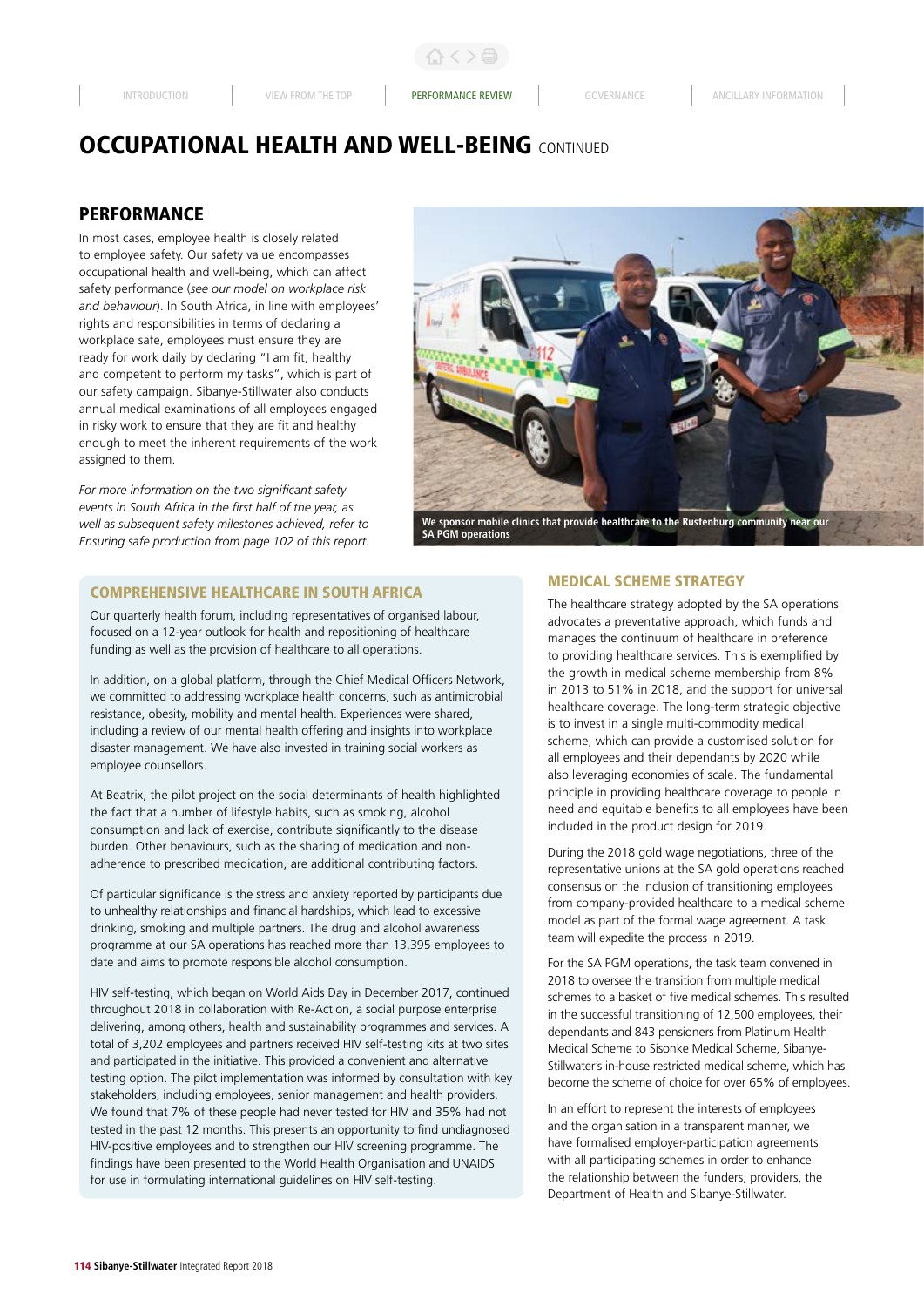### **SA operations: Healthcare funding (R million)**

|                                                                                             |              | 2018       |      |              | 2017       |      |              | 2016       |      |      |  |
|---------------------------------------------------------------------------------------------|--------------|------------|------|--------------|------------|------|--------------|------------|------|------|--|
|                                                                                             | <b>Total</b> | <b>PGM</b> | Gold | <b>Total</b> | <b>PGM</b> | Gold | <b>Total</b> | <b>PGM</b> | Gold | Gold |  |
| Medical schemes                                                                             | 725          | 421        | 304  | 714          | 404        | 310  | 679          | 386        | 293  | 268  |  |
| Company-funded                                                                              | 282          | 12         | 270  | 324          | 21         | 303  | 318          | 14         | 305  | 323  |  |
| Compensation for occupational injuries<br>and diseases <sup>1</sup> (Rand Mutual Assurance) | 213          | 77         | 136  | 208          | 69         | 138  | 210          | 70         | 140  | 124  |  |
| Total <sup>1</sup>                                                                          | 1,220        | 510        | 710  | .246         | 495        | 751  | .207         | 470        | 738  | 715  |  |

*1 Healthcare funding costs exclude Occupational Diseases in Mines and Works Act dust levies for gold (R392 million from 2013 to 2018) and PGM operations (R4.8 million from acquisition to 2018)* 

#### **SA operations: Funding employee healthcare** (Number of employees)

|                                  | 2018         |            |        | 2017         |            |        |              | 2015       |        |        |
|----------------------------------|--------------|------------|--------|--------------|------------|--------|--------------|------------|--------|--------|
|                                  | <b>Total</b> | <b>PGM</b> | Gold   | <b>Total</b> | <b>PGM</b> | Gold   | <b>Total</b> | <b>PGM</b> | Gold   | Gold   |
| Principal medical scheme members | 26.212       | 18,696     | 7.516  | 27.298       | 18,909     | 8.389  | 29.456       | 20.912     | 8.544  | 8.416  |
| Company-funded employees         | 24,736       | 0          | 24,736 | 24,328       | $\Omega$   | 24.328 | 29.188       | 0          | 29.188 | 31,309 |
| Total employees                  | 50,948       | 18,696     | 32,252 | 51.626       | 18,909     | 32.717 | 58,644       | 20.192     | 37.732 | 39.725 |
| Employees on medical schemes (%) | 51           | 100        | 30     | 53           | 100        | 26     | 50           | 100        | 23     |        |

#### **SA operations: Medical conditions under management**

|                                      | 2018         |            |             | 2017         |       |        | 2016         |            |        | 2015   |
|--------------------------------------|--------------|------------|-------------|--------------|-------|--------|--------------|------------|--------|--------|
|                                      | <b>Total</b> | <b>PGM</b> | <b>Gold</b> | <b>Total</b> | PGM   | Gold   | <b>Total</b> | <b>PGM</b> | Gold   | Gold   |
| Chronic medical conditions (schemes) | 10,862       | 6.871      | 3.992       | 13.532       | 8.546 | 4.986  | 13,242       | 8.451      | 4.791  | 4.700  |
| Chronic medical conditions (company) | 8.364        | 0          | 8.365       | 8.978        | 0     | 8.978  | 9.790        | 0          | 9.790  | 8.814  |
| <b>Total</b>                         | 19,227       | 6.871      | 12,357      | 22,510       | 8.546 | 13.964 | 23.032       | 8.451      | 14,581 | 13.514 |

### **SA operations: Occupational diseases** (Number of cases reported)

|                                                  | 2018         |            |             | 2017         |            |      | 2016         |            |      | 2015 |
|--------------------------------------------------|--------------|------------|-------------|--------------|------------|------|--------------|------------|------|------|
|                                                  | <b>Total</b> | <b>PGM</b> | <b>Gold</b> | <b>Total</b> | <b>PGM</b> | Gold | <b>Total</b> | <b>PGM</b> | Gold | Gold |
| Silicosis <sup>1</sup>                           | 165          | 106        | 59          | 261          | 68         | 193  | 240          | 89         | 151  | 186  |
| Chronic obstructive airways disease <sup>1</sup> | 70           | 41         | 29          | 50           | 13         | 37   | 46           | 16         | 30   | 57   |
| Noise-induced hearing loss <sup>1</sup>          | 243          | 167        | 76          | 193          | 100        | 93   | 188          | 62         | 26   | 105  |

*1 Number of cases reported includes new and resubmission cases* 

"The healthcare strategy adopted by the SA operations advocates a preventative approach, which funds and manages the continuum of healthcare in preference to providing healthcare services"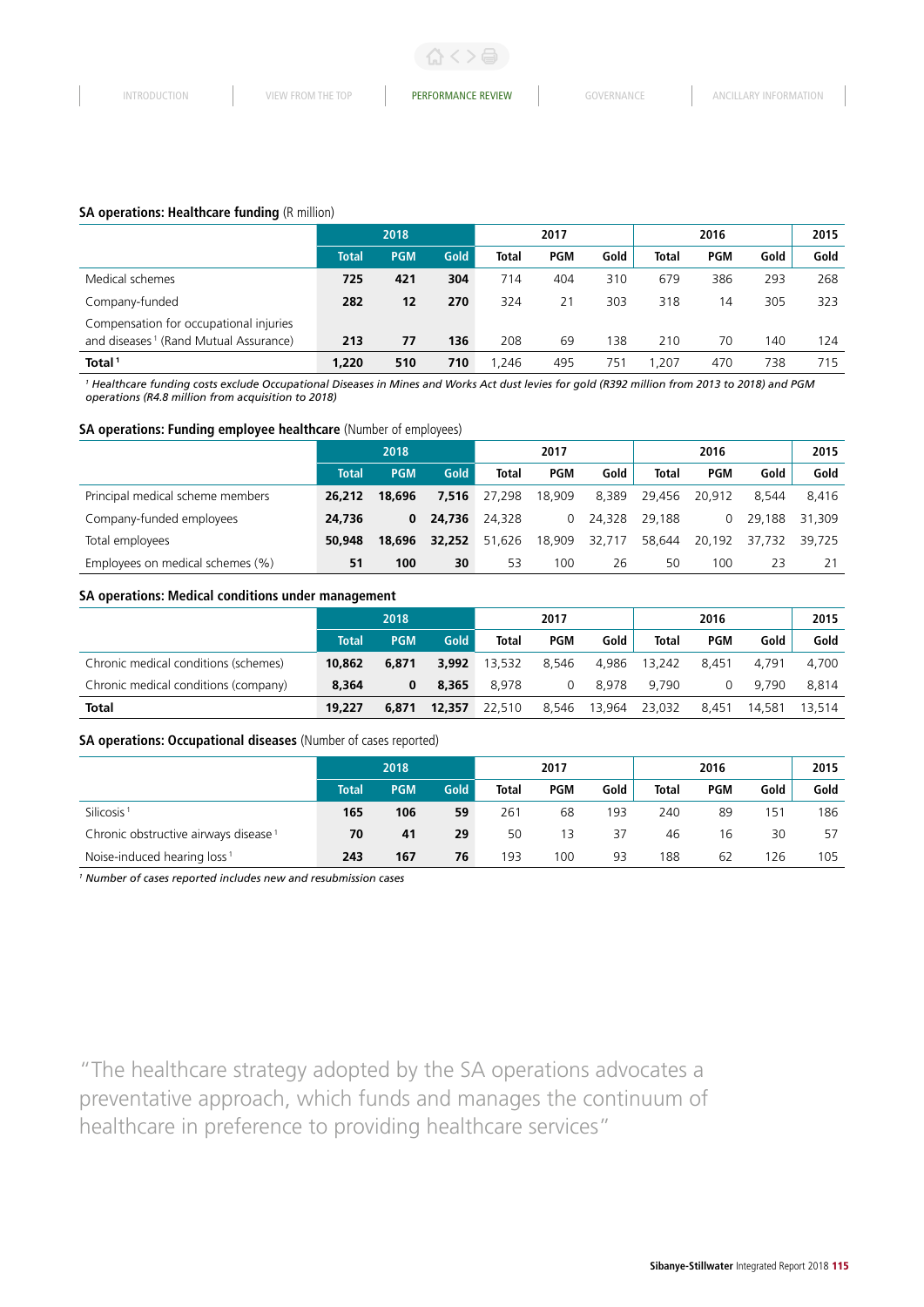**SA operations: Occupational health management**

|                                                                                                  |              | 2018       |         |              | 2017       |         |              | 2015       |         |         |
|--------------------------------------------------------------------------------------------------|--------------|------------|---------|--------------|------------|---------|--------------|------------|---------|---------|
|                                                                                                  | <b>Total</b> | <b>PGM</b> | Gold    | <b>Total</b> | <b>PGM</b> | Gold    | <b>Total</b> | <b>PGM</b> | Gold    | Gold    |
| <b>Medical surveillance</b><br>and certificate of fitness<br>examinations $-$ Total <sup>1</sup> | 123,846      | 50.146     | 73,700  | 145.689      | 52.852     | 92.837  | 140.354      | 52.408     | 87.946  | 84.022  |
| Employees                                                                                        | 101.152      | 35,140     | 66,012  | 103.841      | 21,673     | 82.168  | 108,135      | 39,145     | 68,990  | 69,284  |
| Contractors                                                                                      | 22,694       | 15,006     | 7,688   | 41,848       | 31.179     | 10.669  | 32.219       | 13.263     | 18.956  | 14.738  |
| Days lost due to health-related<br>absenteeism                                                   | 776.365      | 293.822    | 482.543 | 826.475      | 321,104    | 505,371 | 817.075      | 340,408    | 476.667 | 478.568 |

*1 Includes heat tolerance screening test (HTS)*

### HEAT-RELATED ILLNESS

Following a multiple fatality heat-related safety incident at Kloof's Ikamva shaft on 11 June 2018, the SA gold and PGM operations reiterated for all employees standards and procedures regarding thermal stress, including safe declaration and withdrawal temperature limits to all employees (in terms of sections 22 and 23 of the Mine Health and Safety Act). Action undertaken includes continuing to promote awareness of heat-related disorders and retraining of all safety representatives, team leaders, artisans, miners, foremen and shift bosses about monitoring workplace temperatures. The on-mine visitors' procedure, overtime standard and thermal stress threshold have also been reviewed. In addition, the underground working environment is monitored through statutory audits. By assessing risks and implementing control measures, we strive to ensure acceptable environmental conditions to enable safe production.

#### RADIATION EXPOSURE

Radiation levels are monitored so that employees are not exposed to this health risk, particularly at operations with high levels of radiation, such as Cooke 4, which is on care and maintenance.

At our SA operations we comply with the conditions in our certificate of registration with the National Nuclear Regulator by maintaining employee exposure to ionising radiation at less than 20 millisieverts (mSv) per annum.

As a proactive measure in our US operations, a radiation safety officer was employed in 2018. The processing facilities use nuclear gauges to measure density and monitor vessel levels. The source is then regulated by the Nuclear Regulatory Commission and a radiation safety programme.

## UNDERGROUND VENTILATION AND REFRIGERATION

Our underground ventilation and refrigeration systems are reviewed annually against planned production targets to enable safe and productive work. Environmental controls are designed to ensure that underground temperatures remain below 31°C wet bulb. The annual review includes:

- macro-ventilation distribution per shaft and ventilation districts to ensure availability of the required volume of air in each workplace at an acceptable intake temperature
- refrigeration availability and distribution per shaft in order to optimise the effectiveness and positional efficiency of available cooling

## NOISE-INDUCED HEARING LOSS

Better detection systems and improved accountability have led to reporting of more cases of noise-induced hearing loss (NIHL) despite greater efforts to address this occupational health issue (*see table on page 115 for number of cases reported to date*). The diagnosis of NIHL is made on assessment of the percentage hearing loss from baseline audiograms with NIHL defined as a shift in excess of 10% that has developed over a prolonged period after repeated exposure to noise levels exceeding 85dB(A).

At our SA operations, employees' exposure to noise is monitored in terms of the Mandatory Code of Practice on Noise, issued by the Department of Mineral Resources. The Minerals Council South Africa, as a representative of the South African mining industry, also supports this process by sourcing leading practices through the Mining Industry Occupational Safety and Health (MOSH) initiatives.

Investigations are underway to mitigate personal noise exposure for employees, including engineered solutions (such as silencers on rock drills and visible warning signs in relevant areas) in tandem with personalised hearing protection devices, such as earplugs.

"At our SA operations, employees' exposure to noise is monitored in terms of the Mandatory Code of Practice on Noise, issued by the Department of Mineral Resources"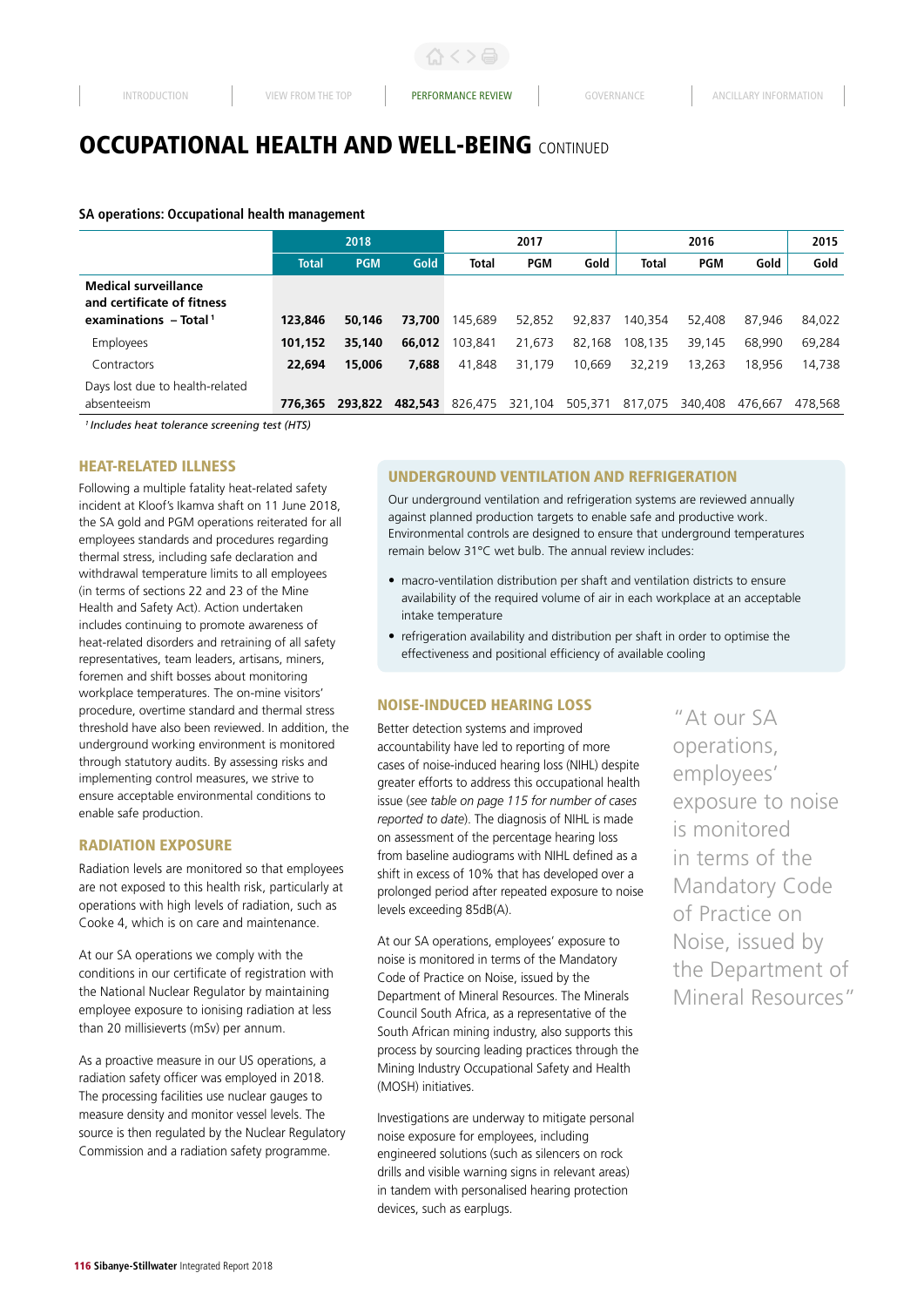The Mine Health and Safety Council (MHSC) milestone for noise reduction, ensuring all process noise (including machinery) is below 107dB(A) by 2024, can be achieved by ensuring 100% availability and effectiveness of installed noise control equipment (such as inline fan silencers) and practices (such as demarcating noise zones for hearing protection). We also implement the MOSH Buy Quiet Policy, which commits us to procure only equipment and machinery that complies with specific noise-emission requirements.

Personal noise exposures are also routinely monitored within the US operations in terms of a dedicated hearing conservation programme, which provides training on the effects of noise as well as personal protective equipment (PPE) and annual audiograms to detect NIHL. No elevated exposures were recorded in 2018.

## DUST MANAGEMENT

In South Africa, where exposure to silica dust has historically been a significant factor causing occupational health issues, specifically at the SA gold operations, plans are in place to achieve the MHSC milestone for silica dust exposure to be below 0.05mg/m<sup>3</sup> for 95% of all silica dust measurements by 2024. A step-down approach has been implemented since 2014 to achieve an annual improvement of 20% every year. This is achieved by ensuring 100% availability and effectiveness of respirable installed dust control equipment (such as tip filters) and practices (such as watering down).

At our SA operations, employees' exposure to airborne pollutants (including silica dust) is monitored in line with the Mandatory Code of Practice for an Occupational Health Programme (Occupational Hygiene and Medical Surveillance) on Personal Exposure to Airborne Pollutants of the Department of Mineral Resources.

The Minerals Council supports this process by continuously monitoring leading practices through MOSH initiatives.

To mitigate the negative health impacts of dust, particularly disease-causing silica dust on gold mines, a new leading practice for dust control was introduced at all shafts in the SA gold operations during 2018: continuous real-time dust monitoring of airborne pollutants. Dust monitors have been installed to identify activities that generate dust. Control measures are then implemented, including employee education, protection at main ore pass systems (tip covers and filtration systems) and winch covers.

The dust load indicates the volume of silica-bearing dust created by our SA gold operations, which can be controlled through a variety of measures. It has reduced over time with the installation of certain devices such as footwall treatment, tip filters and tip covers, stope atomisers and handheld sprays. The real-time dust monitors, introduced to locate sources of dust and as an additional control measure, further reduced overall dust load and silica exposure levels in 2018.

#### **SA gold operations: Average dust load on filter** (mg/m<sup>3</sup>)



*Similar trends are found in all mining companies with monthly or annual increases or decreases. The overall annual trend should indicate improvements in line with MHSC milestones until absolute consistency is achieved in maintenance and use of interventions and dust control practices.*

"Personal noise exposures are also routinely monitored within the US operations in terms of a dedicated hearing conservation programme, which provides training on the effects of noise as well as personal protective equipment"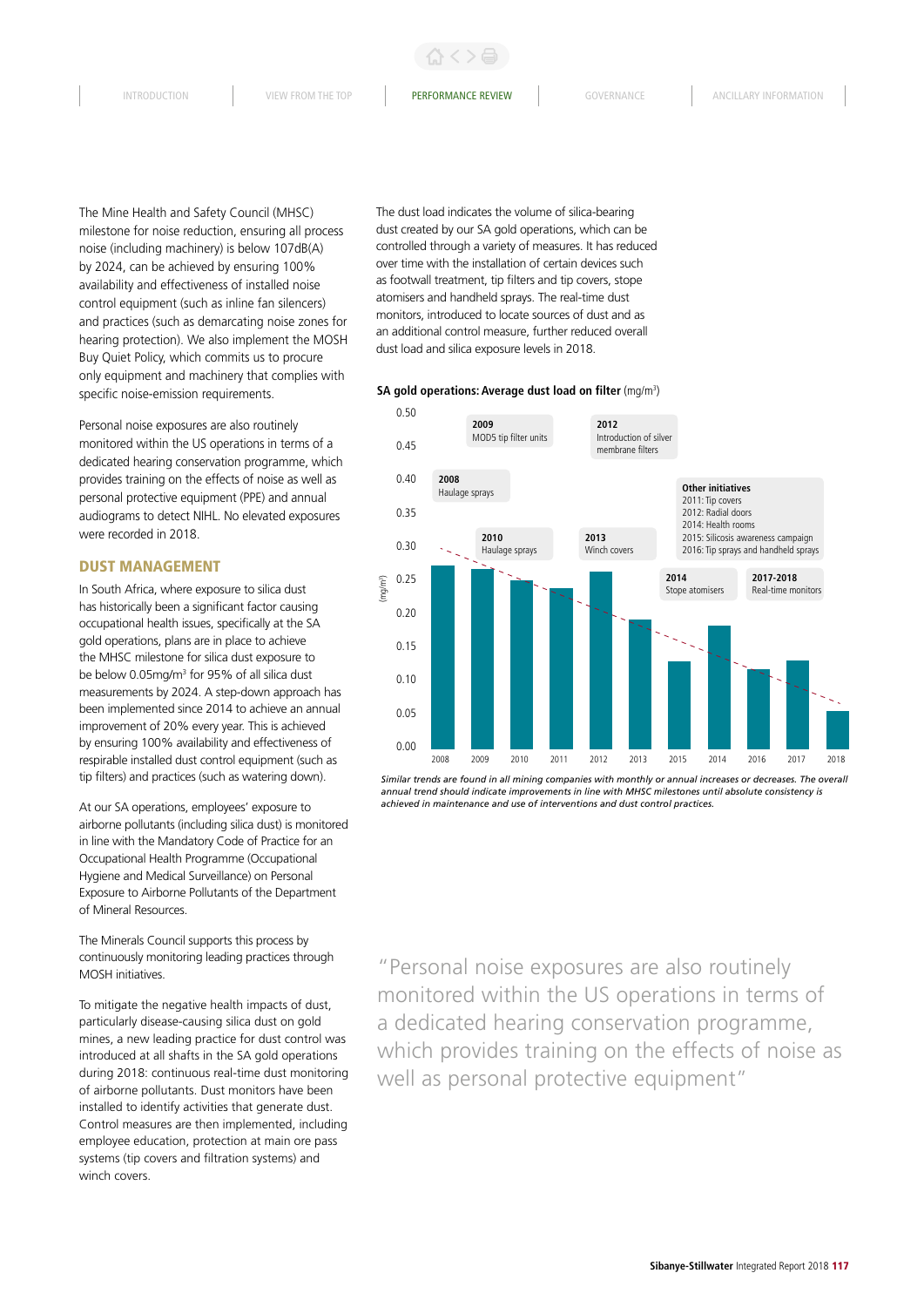At our SA PGM operations, dust exposure is relatively low but reducing dust on surface, particularly blown off tailings facilities is an ongoing focus area. One personal exposure sample taken at a tailings facility exceeded the occupational exposure limit of 3mg/m<sup>3</sup> during the year.

*See Minimising the environmental impact for mitigation measures on page 143 of this report.* 

Sibanye-Stillwater met formally with the Medical Bureau for Occupational Diseases (MBOD) about outstanding dust levies prior to the Group's acquisition of the Rustenburg operations. The MBOD has requested additional time for an official response.

In our US operations, to uphold compliance, potential airborne hazards are monitored and pulmonary function is tested annually at all three properties. Industrial hygiene monitoring results indicate the effectiveness of workplace engineering and administrative controls. Where controls are not effective in reducing exposure, specific action plans are implemented. In addition to routine monitoring by employees and the State of Montana, independent industrial hygiene consultants evaluate exposures at the Metallurgical Complex. All results were under exposure limits in 2018. Third-party sampling will continue in 2019.

The analytical laboratory in our US operations does not fall within the Occupational Safety and Health Administration's regulation for lead exposure but has voluntarily implemented controls and monitoring to ensure employees are not exposed to lead.



## OCCUPATIONAL LUNG DISEASE

In November 2014, Sibanye-Stillwater, Anglo American South Africa, AngloGold Ashanti, Gold Fields, Harmony and African Rainbow Minerals formed an occupational lung disease (OLD) industry working group to address issues relating to compensation for OLD in the gold mining industry of South Africa.

The working group's aim was to develop, in conjunction with key stakeholders, a comprehensive and sustainable solution to address concerns about compensation for OLD. Sibanye-Stillwater has been involved in tracking and tracing employees to settle claims relating to silicosis. We have also collaborated with financial institutions and the Mineworkers Provident Fund in distributing unclaimed pension funds.

*For more information on the working group and its efforts, see www.oldcollab.co.za*

On 3 May 2018, the working group as well as attorneys – Richard Spoor, Abrahams Kiewitz and the Legal Resources Centre – announced that they had reached a settlement in the silicosis and TB class action litigation. The settlement awaits approval by the South Gauteng High Court.

*For more information, visit www.silicosissettlement.co.za*

#### **SA operations: New and resubmitted cases of occupational lung diseases**

|                                               | 2018 | 2017 | 2016 | 2015 |
|-----------------------------------------------|------|------|------|------|
| <b>Silicosis</b>                              |      |      |      |      |
| Gold                                          | 59   | 193  | 151  | 186  |
| <b>PGM</b>                                    | 106  | 68   | 89   |      |
| <b>Chronic obstructive</b><br>airways disease |      |      |      |      |
| Gold                                          | 29   | 37   | 30   | 57   |
| <b>PGM</b>                                    | 41   | 13   | 16   |      |
| Cardiorespiratory tuberculosis                |      |      |      |      |
| Gold                                          | 325  | 422  | 545  | 679  |
| <b>PGM</b>                                    | 155  | 148  | 73   |      |

# **Cases and claims: Medical Bureau for Occupational Diseases and Compensation Commissioner for Occupational Diseases**

|                                                                                 |                                                               | 2018 | 2017 | 2016                      | 2015 |
|---------------------------------------------------------------------------------|---------------------------------------------------------------|------|------|---------------------------|------|
|                                                                                 | Cases assessed by Medical Bureau<br>for Occupational Diseases |      |      | 9,854 14,732 18,251 6,575 |      |
|                                                                                 | Claims processed by Compensation                              |      |      |                           |      |
|                                                                                 | Commissioner for Occupational Diseases                        |      |      | 10,575 8,727 4,356 1,177  |      |
| Dust is controlled by water sprinklers in our<br>underground SA gold operations | Total paid to beneficiaries (R million)                       | 212  | 250  | 171                       | 56   |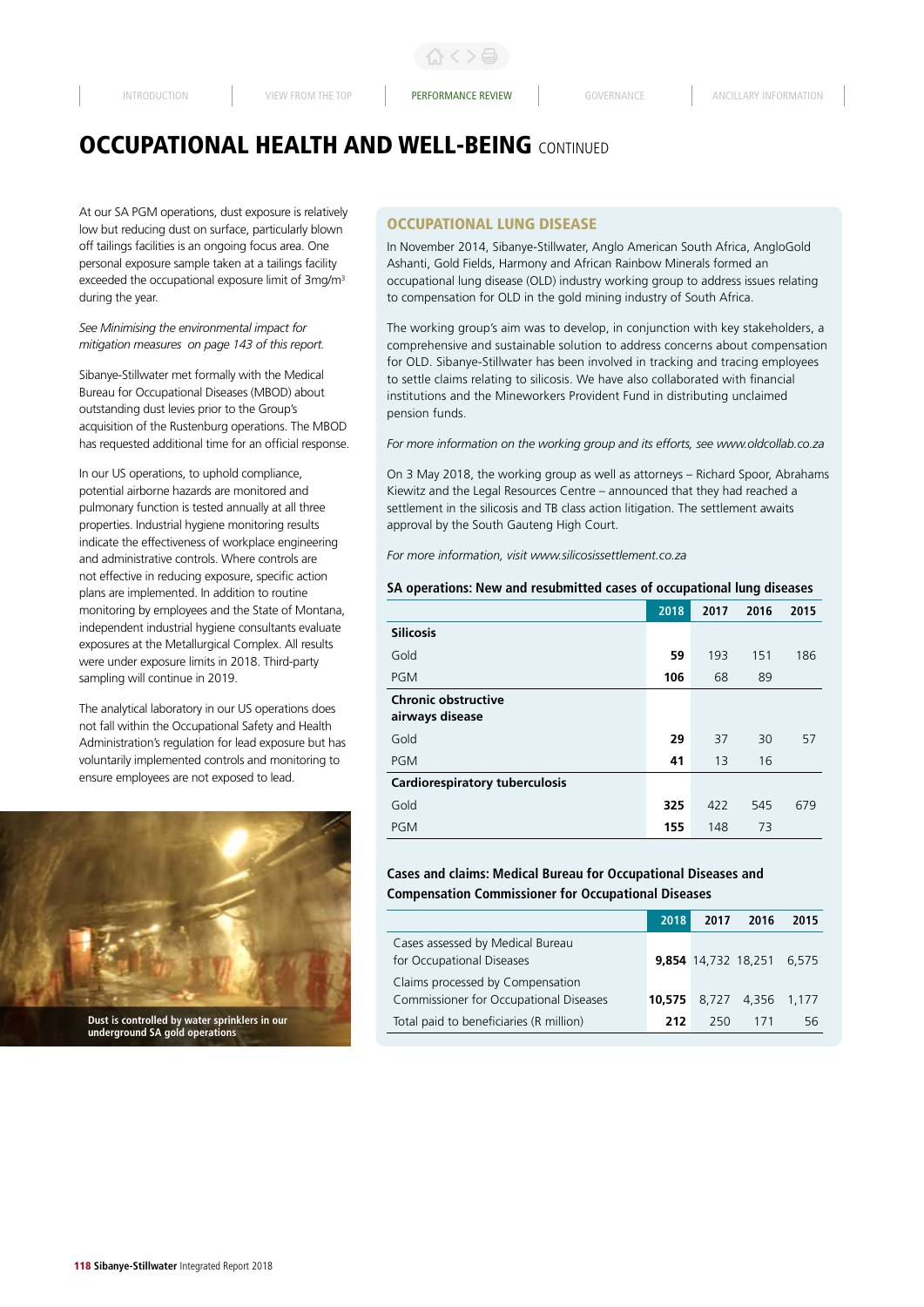#### DIESEL PARTICULATE MATTER CONTROL

Among the airborne pollutants that may compromise the health of employees is diesel particulate matter (DPM), which can lead to chronic obstructive airways disease (characterised by chronically poor airflow, resulting in shortness of breath, coughing and sputum production) due to long-term exposure. Diesel exhaust emissions (including DPM) have been declared human carcinogens (cancer-causing agents).

Across the Group, mitigation measures include increasing dilution ventilation and equipment maintenance to reduce employees' exposure. PPE is also provided to further reduce personal exposure.

Routine sampling continues at the US operations. In 2018, the East Boulder underground operation did not have sample results exceeding 0.176 milligrams per cubic metre for elemental carbon. At Stillwater, respirators were required at two isolated areas underground. All elevated results were followed with corrective actions and the areas were resampled to verify that these actions had been effective. In addition to internal monitoring, mine operations periodically work with the Federal Department of Labor Mine Safety and Health Administration Technical Support to evaluate ventilation controls.

In the SA operations, there is currently no legislated occupational exposure limit (OEL) but our internal control limit for exposure to DPM is to maintain employee exposure at less than 0.2mg/m<sup>3</sup> (measured as total carbon). In 2018, a total of 1,361 DPM personal exposure samples were taken at the gold operations – 108 samples (7.9%) were above the Sibanye-Stillwater target of 0.2mg/m3 . Investigations into exposures above limit are conducted regularly to establish the root cause and to prevent recurrence. Of the 123 DPM personal exposure samples taken at the SA PGM operations in 2018, 65 samples (52.9%) exceeded the Sibanye-Stillwater target.

The Sibanye-Stillwater target was advised by the Minerals Council while the industry awaits the legislated OEL for South Africa.

#### **SA gold operations: Tuberculosis rates per 1,000 employees**

|                                   | 2018 | 2017  | 2016  | 2015  | 2014  |
|-----------------------------------|------|-------|-------|-------|-------|
| Total tuberculosis                | 9.75 | 10.65 | 13.42 | 15.79 | 16.69 |
| Pulmonary tuberculosis            | 7.38 | 8.72  | 10.86 | 11.42 | 12.12 |
| Extra pulmonary tuberculosis      | 1.86 | L.93  | 2.56  | 3.99  | 1.68  |
| Cardiorespiratory tuberculosis    | 8.30 | 9.46  | 11.53 | 14.41 | 14.34 |
| Multi-drug-resistant tuberculosis | 0.10 | 0.38  | 0.34  | 0.30  | 0.68  |

#### **SA operations: Number of new and retreatment cases of tuberculosis**

|                                                    |              | 2018           |             |              | 2017       |      |              | 2016             |      | 2015 | 2014 |
|----------------------------------------------------|--------------|----------------|-------------|--------------|------------|------|--------------|------------------|------|------|------|
|                                                    | <b>Total</b> | <b>PGM</b>     | <b>Gold</b> | <b>Total</b> | <b>PGM</b> | Gold | <b>Total</b> | PGM <sup>1</sup> | Gold | Gold | Gold |
| <b>Tuberculosis</b>                                | 539          | 157            | 382         | 623          | 148        | 475  | 707          | 73               | 634  | 744  | 832  |
| Cardiorespiratory tuberculosis                     | 480          | 155            | 325         | 570          | 148        | 422  | 618          | 73               | 545  | 679  | 715  |
| New cases of<br>drug-resistant tuberculosis        | 13           | Unknown        | 13          | 28           | $\Omega$   | 28   | 24           | Unknown          | 24   | 29   | ۰    |
| New cases of multi-drug-<br>resistant tuberculosis | 4            | <b>Unknown</b> | 4           | 17           | $\Omega$   | 17   | 16           | Unknown          | 16   | 14   | 34   |

*1 Health data for the PGM operations (Kroondal and Rustenburg operations) for 12 months of 2016*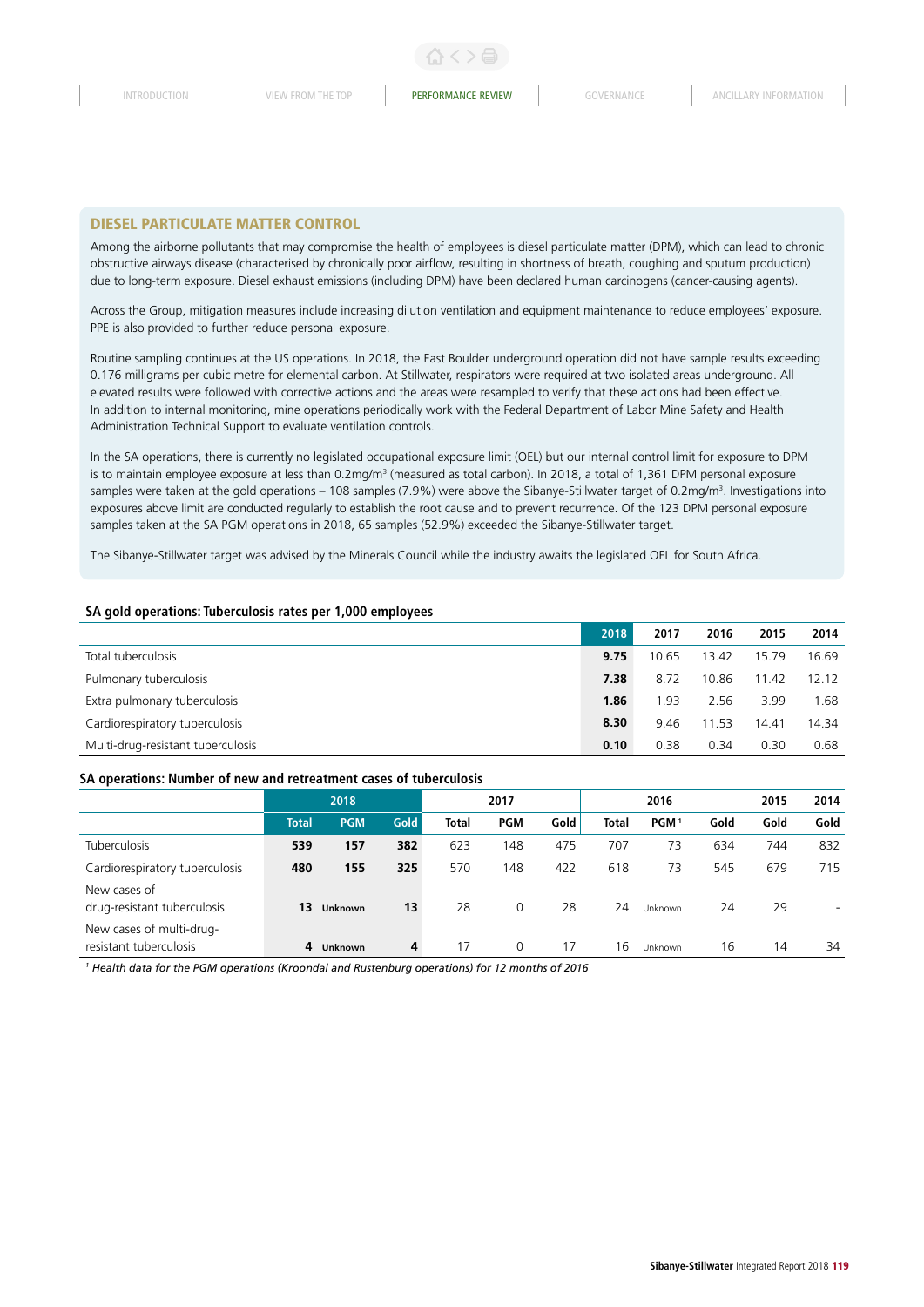#### SA operations: HIV, VCT<sup>1</sup> and HAART<sup>2</sup>

|                                               |              | 2018       |             |              | 2017       |        |              |            | 2015   |        |
|-----------------------------------------------|--------------|------------|-------------|--------------|------------|--------|--------------|------------|--------|--------|
|                                               | <b>Total</b> | <b>PGM</b> | <b>Gold</b> | <b>Total</b> | <b>PGM</b> | Gold   | <b>Total</b> | <b>PGM</b> | Gold   | Gold   |
| VCT offered                                   | 59,900       | 28,153     | 31,747      | 51,122       | 25,008     | 26,114 | 54,541       | 27,226     | 27.225 | 23,538 |
| VCT conducted                                 | 20,544       | 11,681     | 8,863       | 20,326       | 9,932      | 10,394 | 28,717       | 16,728     | 11,989 | 8,505  |
| HIV-positive                                  | 887          | 170        | 717         | 1,168        | 113        | 1,055  | 2,204        | 650        | 1,634  | 1,929  |
| Proportion of workforce tested <sup>7</sup>   | 33.4%        | 50%        | 24%         | 29%          | 40%        | 23%    | 39%          | 62%        | 26%    | 18%    |
| New recipients of HAART <sup>3</sup>          | 563          | 0          | 563         | 843          | Unknown    | 843    | 928          | Unknown    | 928    | 875    |
| Category 3-8 employees on HAART               | 5,638        | $\bf{0}$   | 5,638       | 5,688        | 0          | 5,688  | 5,561        | Unknown    | 5,561  | 5,023  |
| HAART patients who are employees <sup>4</sup> | 9,745        | 3,090      | 6,655       | 9,761        | 3,133      | 6,628  | 9,925        | 3,545      | 6,380  | 5,750  |
| Employees who have left HAART                 |              |            |             |              |            |        |              |            |        |        |
| programme <sup>5</sup>                        | 8            | 0          | 8           | 46           | 0          | 46     | 86           | Unknown    | 86     | 127    |
| HIV prevalence <sup>6</sup>                   | 4%           | 1%         | 8%          | 6%           | $1\%$      | 10%    | 8%           | 4%         | 13%    | 23%    |

*1 Voluntary counselling and testing*

*2 Highly active antiretroviral therapy*

*3 Entry-level mining employees (Category 3-8)* 

*4 HAART patients alive and on treatment, total employees including category 3-8 employees*

*<sup>5</sup> Employees who left HAART programme within 12 months of starting antiretroviral therapy (including retrenched employees with ill health and any other labour-related terminations)*

*<sup>6</sup> The prevalence rate reported is based on the number of employees testing positive as a percentage of the total number of employees tested in a given period*

*7 VCT conducted as a percentage of total workforce (employees and contractors)*

# **COMMUNICABLE**

#### DISEASE MANAGEMENT

We are collaborating successfully with the Department of Health in South Africa and local communities to control the spread of TB across all operations.

In June 2018, we actively participated in an international HIV and TB conference, sharing experiences of challenges in dealing with the social determinants of health from a corporate perspective. We also articulated our contribution to reducing the TB burden.

We have been acknowledged by the Global TB Caucus partnership for our ongoing efforts in helping to end TB and leading the private sector in reducing the rates of TB and HIV in South Africa. Sibanye-Stillwater and the Minerals Council represented the private sector and the mining industry leading up to and at the first high-level meeting of the UN General Assembly on the fight against TB ("United to end tuberculosis: an urgent global response to a global epidemic") in New York on 26 September 2018. The meeting was attended by heads of state and health ministers from 192 countries who agreed to intensify efforts to eliminate TB and accelerate efforts to reach all affected people with prevention and care.

Our success in reducing the TB burden at our gold operations, from 832 cases in 2014 to 382 cases in 2018, can be attributed to improved access to primary healthcare at shaft clinics, staffed by qualified healthcare professionals who are able to detect TB outside the hospital environment, and treat the disease at an early stage.

Another contributing factor to the successful interception of TB transmission is the high retention rate of employees on HIV treatment at 12 months, which stands at 99% today. As TB is activated when a person's immunity is weak, people enrolled in HIV treatment programmes indirectly control the spread of TB.

Over and above these medical initiatives, engagement with the Department of Health and local communities is ongoing (*see stakeholder engagement*). As a result, mainly due to actively seeking TB sufferers and co-ordination of care, we have seen a 61% decline in the spread of TB since 2013.

" We have been acknowledged by the Global TB Caucus for our ongoing efforts in helping to end TB and leading the private sector in reducing the rates of TB and HIV in South Africa"